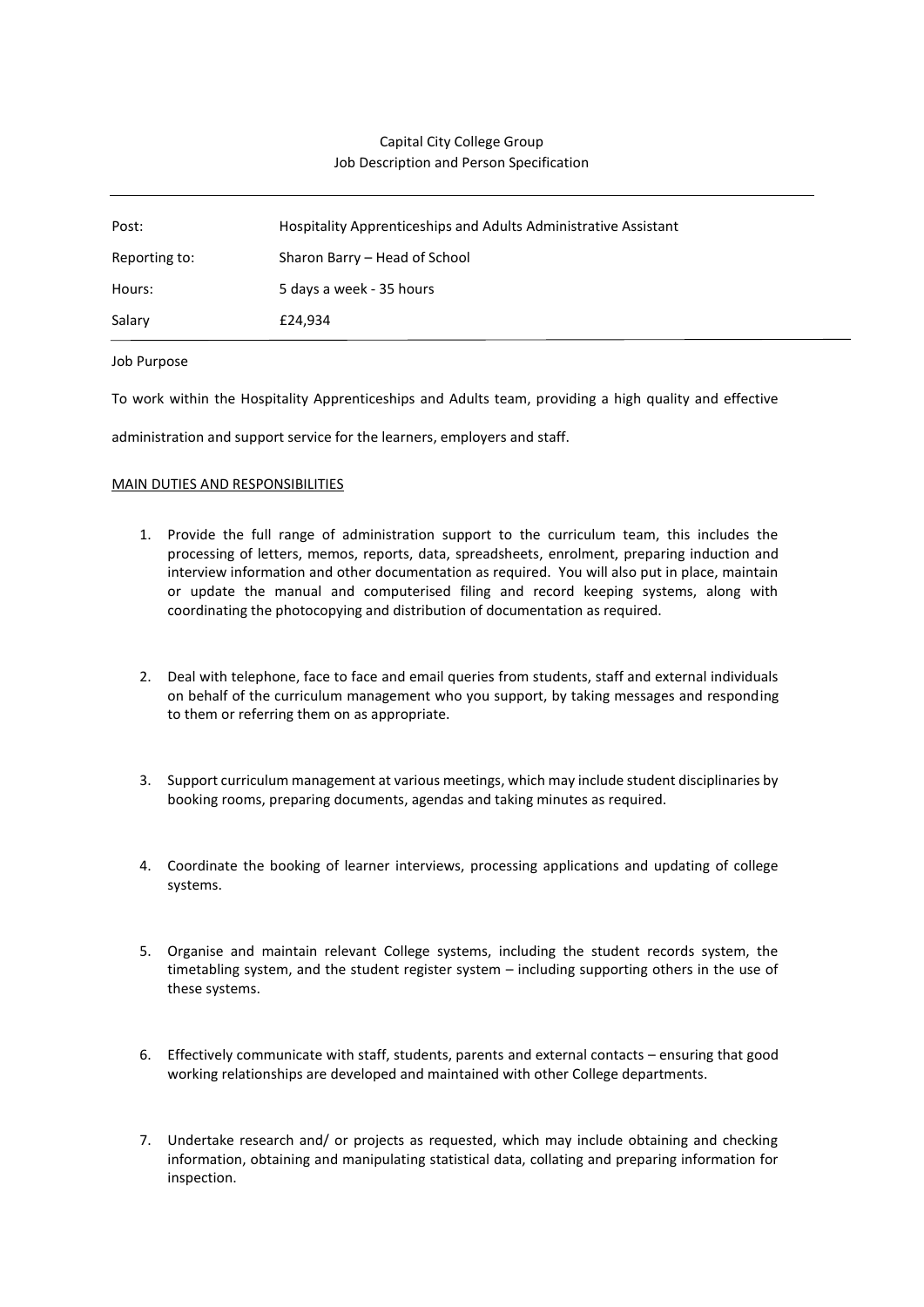- 8. Monitor stock levels of stationery supplies and order as appropriate.
- 9. Support the monitoring, upload and allocation of National Apprenticeship Service vacancies.
- 10. Carry out other duties, as requested, this may include activities relating to course promotion, the enrolment of students, graduation, conducting interviews, supporting open days, welcoming EPAs, invigilation etc.

# THE POST HOLDER WILL ALSO BE EXPECTED TO

- 1 demonstrate model behaviors that, at all times, are consistent with an open, inclusive and participative style.
- 2 be proactive in identifying and pursuing opportunities that are appropriate to maintaining his/her continued professional development.
- 3 demonstrate a commitment to the development and practice of equal opportunities in every aspect of the life of the College.
- 4 abide by the College's data protection policy.
- 5 participate in the implementation of and compliance with the provisions of legislation and good practice relating to health and safety.
- 6 carry out work in a manner and framework that is consistent with the College's requirement to safeguard children and vulnerable people.
- 7 work within the College values. Excellent organisation, writing and administrative skills.
- 8 Able to work independently and have good time management skills
- 9 Working knowledge of Word, Excel and PowerPoint

#### EDI

We value diversity and positively welcome applications from all backgrounds. This will help ensure our workforce better reflects the diverse wider community we support. Applicants who declare a disability meeting the minimum criteria for the role will be guaranteed an interview.

# SAFEGUARDING

We are committed to safeguarding and promoting the welfare and safety of our students and expect everybody working for the Group to share this commitment. We actively seek DBS enhanced clearance checks for applications of employment as part of our safeguarding procedures.

#### SPECIAL CONDITIONS